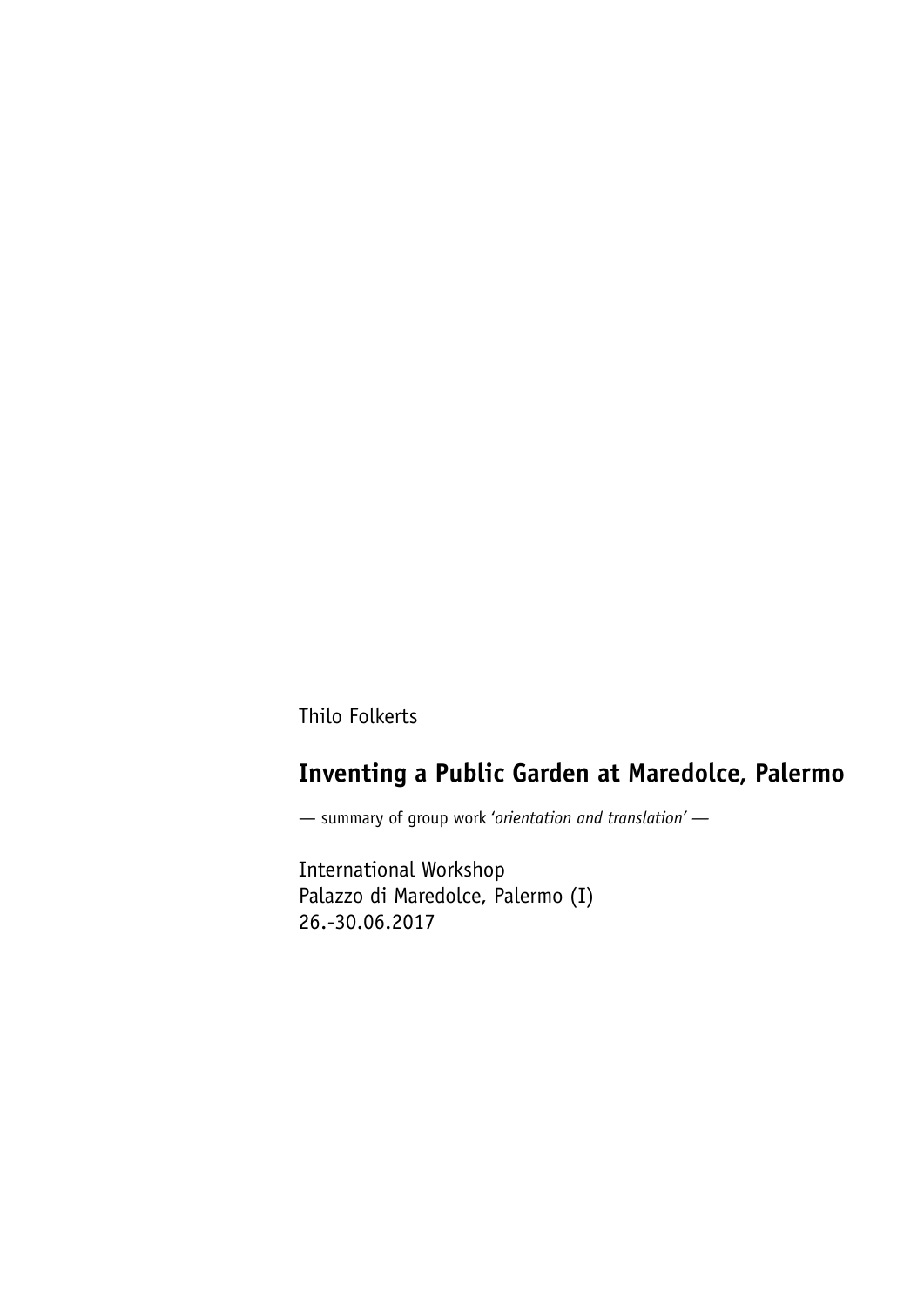*An International workshop, initiated by the Fondazione Benetton Studi Ricerca, was held at Maredolce in Palermo in June 2017, coordinated by Giuseppe Barbera, of the Università di Palermo and Simonetta Zanon of the Fondazione Benetton. Three interdisciplinary groups of architects, landscape architects, agronomists, archeologists, economists and other were headed by Tessa Mattinei, Thilo Folkerts and the director of the landscape program at the foundation, Luigi Latini.* 

*In 2015 the Maredolce was recipient of the International Carlo Scarpa Prize for Gardens. On this occasion the Fondazione Benetton Studi Ricerca had assembled and published a comprehensive amount of infomation and material on the site. The workshop participants could freely draw from this material and received additional expertise and advise personally on site from different experts.*

*The group lead by Thilo Folkerts and organized by Francesca Lotta worked along the keywords* orientation and translation*. It further consisted of Marianna Lombardo, Cassandra Funsten, Angelo Castrorao Barba, Laura Blanc, Giorgio d'Anna.* 

*The workshop was accompanied by the immense heat of a* scirocco*, giving the work and experience at Maredolce a distinctly immersive character.*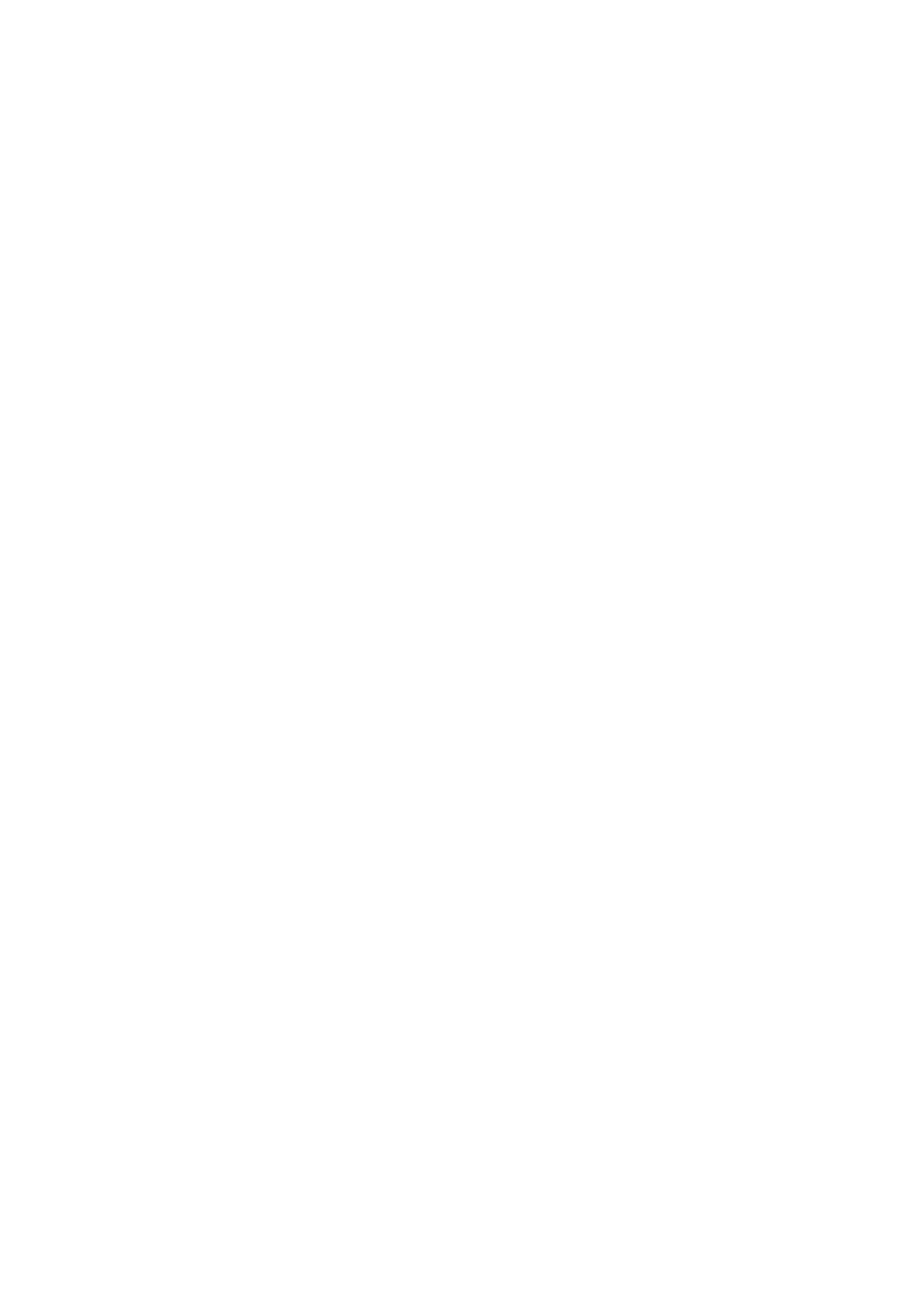

Castello Maredolce overlooking former lake zone and historic dam.

Thilo Folkerts

### **Inventing a Public Garden at Maredolce, Palermo**

The historic site of Maredolce has only recently been brought back into the living cultural realm of the city of Palermo. The complex essentially entails the dam, the garden and the castle. Featuring multiple and fascinating layers of hidden treasures it is a beacon not only of the Islamic and Norman historic architecture, it is also a site that is at the core of the extraordinary agricultural past of the Conca d'Oro, the fertile basin at the foot of the mountain range that curbs Palermo on the landside. The large garden was in the last five decades mainly used for the cultivation of mandarins. Now the condition of the garden ranges widely from on-going and new use, to abandonment and fallow, ruderal parts. Within the larger complex a great number of individual sites and elements tell rich stories – be they historic, agricultural, hydro-geologic, social and many more, spanning at least 900 years until today.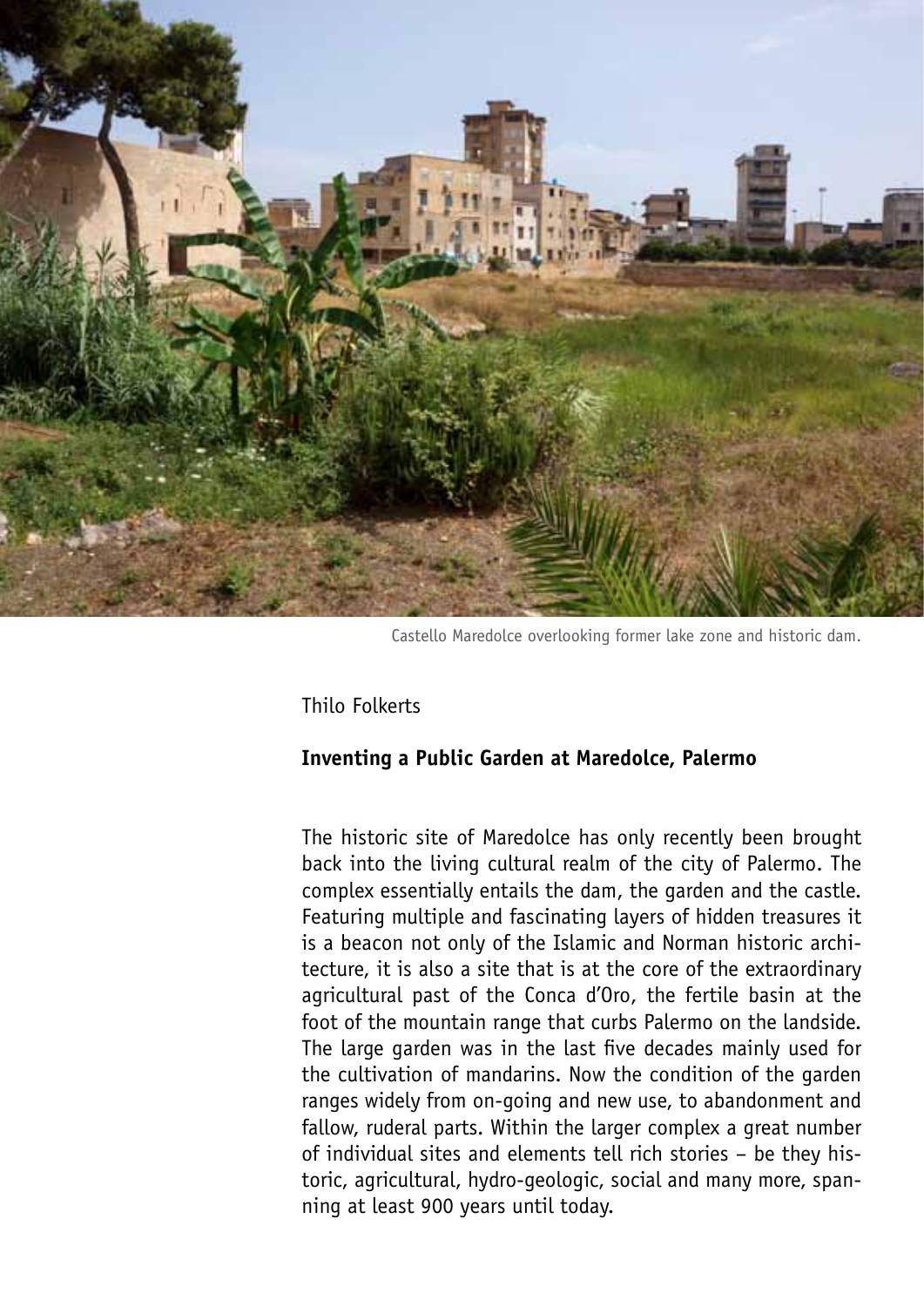

Historic dam and former lake zone

However, the current state of castle, dam and garden is not fit to accommodate easy public use. Located centrally in the socioeconomically difficult quarter of Brancaccio, the site faces the challenges of an ongoing battle against encroaching private use and illegal construction as much as the regular challenges of development and maintenance of a vast and sensible area.

#### **Locus Amoenus**

If Maredolce is to meet its potential and become a newly functional part in the quarter and the city, it can only be further uncovered and developed through careful and measured steps. As a public amenity the way how it is dealt with needs to be cultivated, as much as a garden needs to be cultivated. Maredolce will require an amount of care and respect that will forbid to be generally open to the public, but it cannot be closed to public life either. In fact, to us it seems, as if Maredolce should be treated as a public garden, not a park. The ensuing programation of the site will have to involve tourists and visitors as much as become a notable part of Brancaccio's cultural life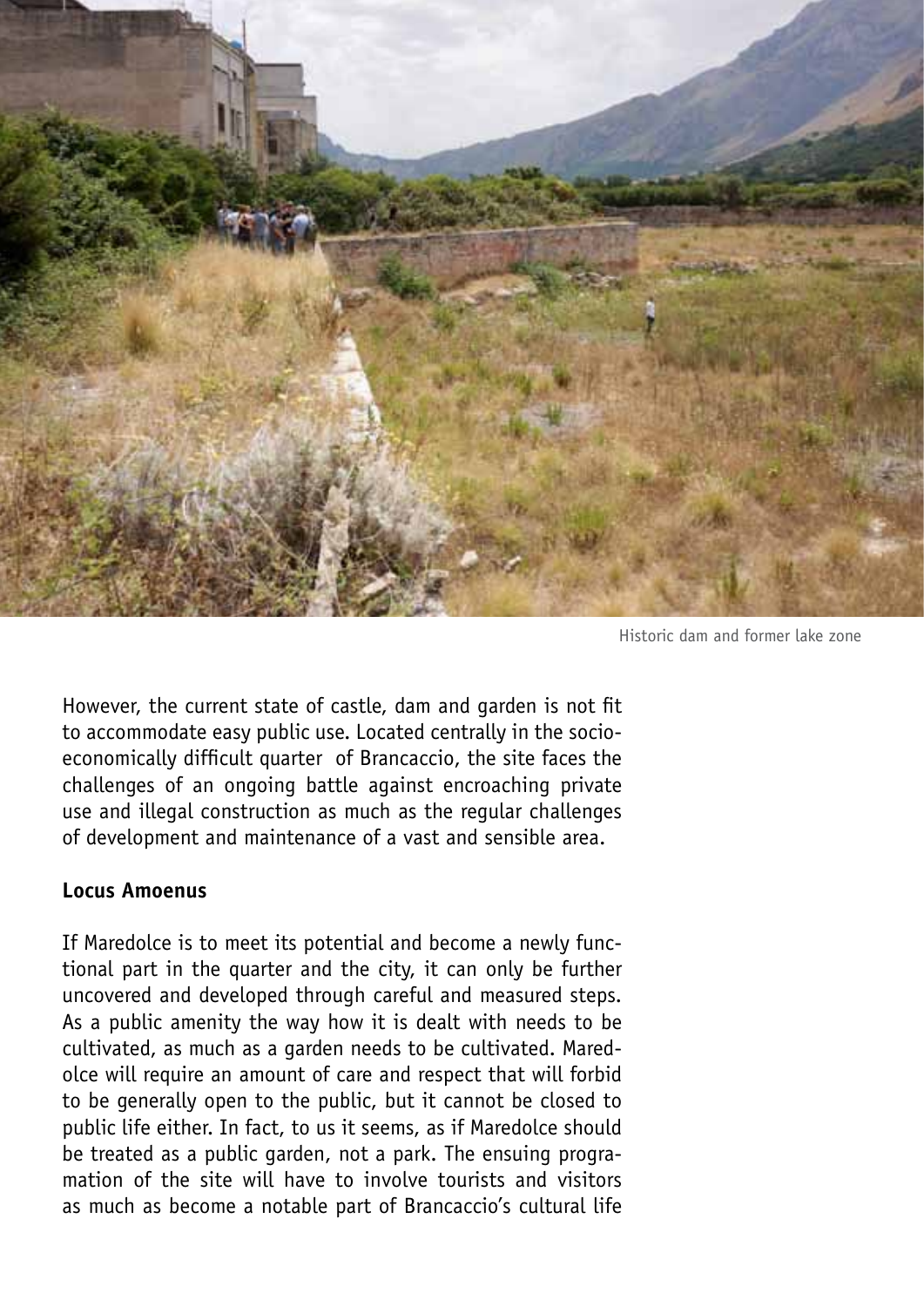

Mandarin plantations on the level of the island and on the landfill below

again. However, with all even fragmentary quality of the large site, any visit of castle and garden requires a quality of pleasure and satisfaction. Much of Maredolce is currently not accessible and perceivable in a pleasant and drawing way. A number of simple measures of recognizing Maredolce as a delectable place and of simply 'giving access' could improve such quality.

## **La Trovatura**

Scenarios for making Maredolce better accessible should acknowledge the immense potential of the unfinished. A spirit of active experience, discovery, and on-going development could feature as one of the main attractions of visiting Maredolce. In Sicily there is a historic fascination with the discovery of unexpected riches, traces of history, and even impossible legends. Leaning on this specific, romantic trait of local culture, the socalled 'trovatura', one might enable the atmosphere and opportunity of discovery, presenting Sicilian culture and history here as something hidden, partly veiled ... as a hidden treasure.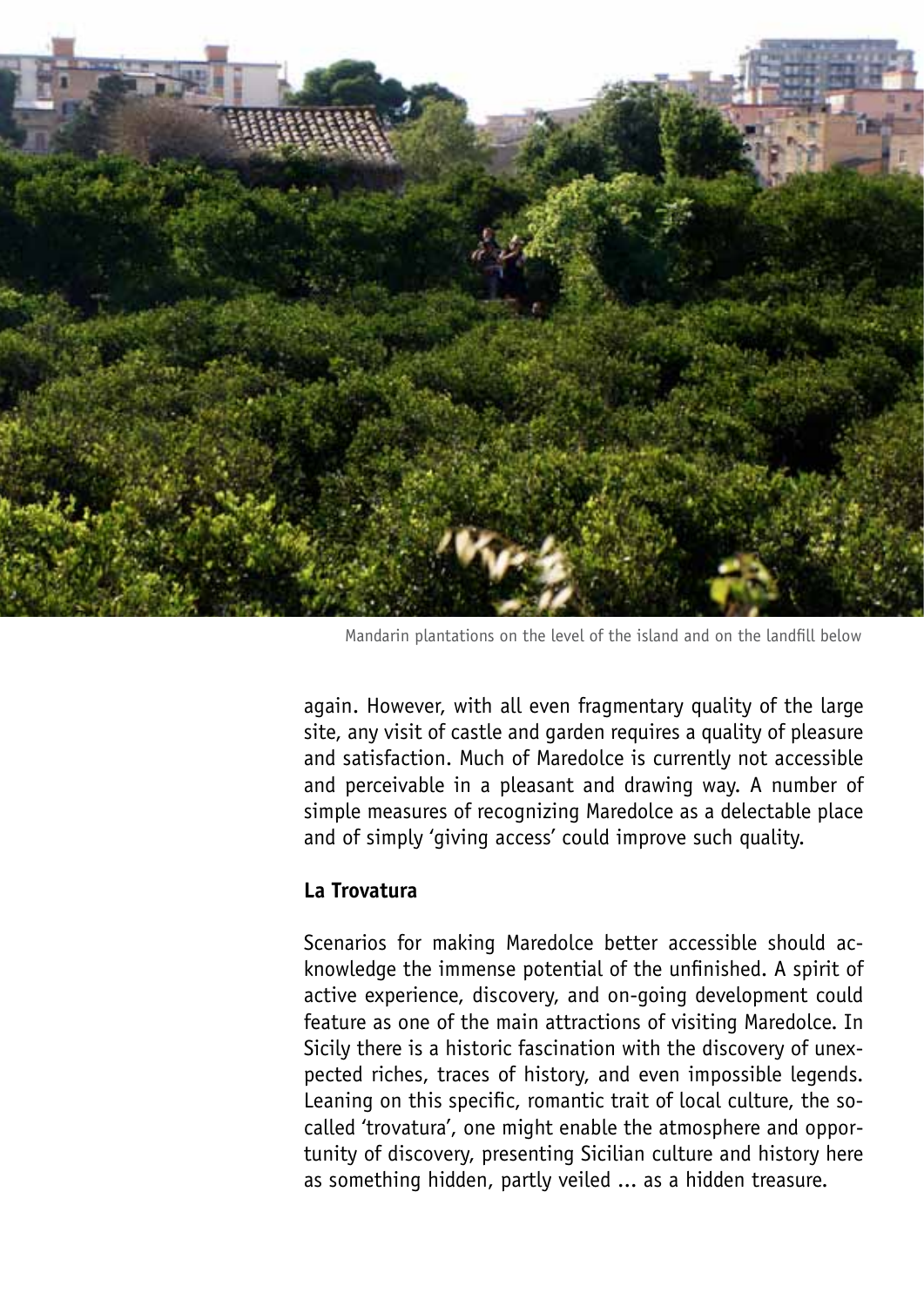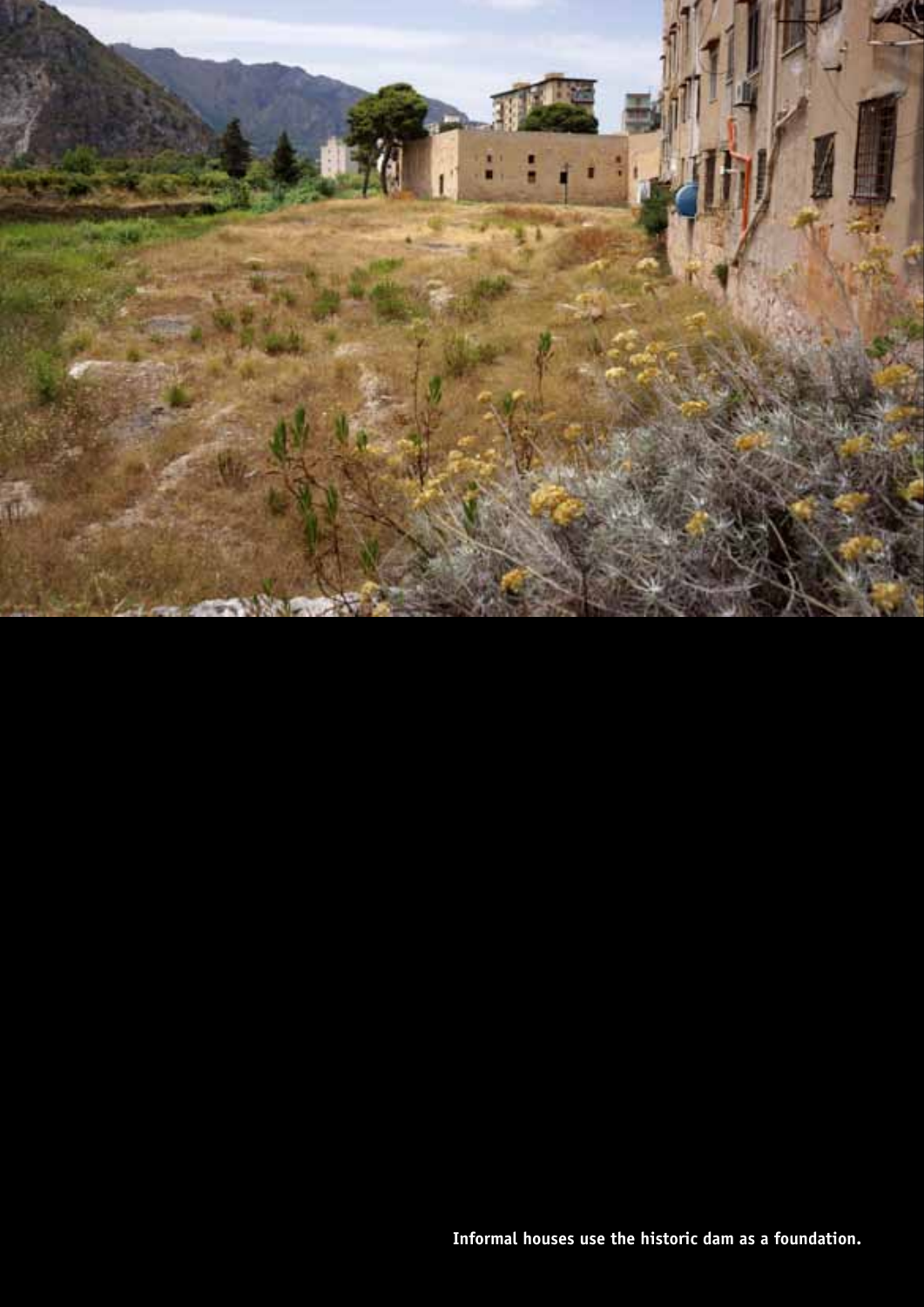

Stratae of topograpy and cultivation: excavation level in former lake area, historic island, landfill with actively cultivated mandarin plantation.

Structurally this could mean that even a partial access to garden and castle could be made part of the experience: Glimpses into rooms, spaces, sites, that are only in the process of uncovering or restructuring; programs could be devised where visitors are made part of creating access, passing through high-grown patches of ruderal reeds; staged tours following narrowly focussed paths.

#### **Ramps and Spaces as Tools**

The underlying essential quality and given of the Maredolce is topography. As such the different topographical and historic levels should be made legible; relations between different heights should become notable and – wherever possible – accessible. This could mean to create ramps in a unified formal language where the fine gravel material that is here used around excavations could be applied functionally (as a ramp) and as a signifier (marking a specific interest). Large parts of the wall of the former 'island' are not well visible and/or accessible. They could be exposed again and exhibited by uncovering and excavating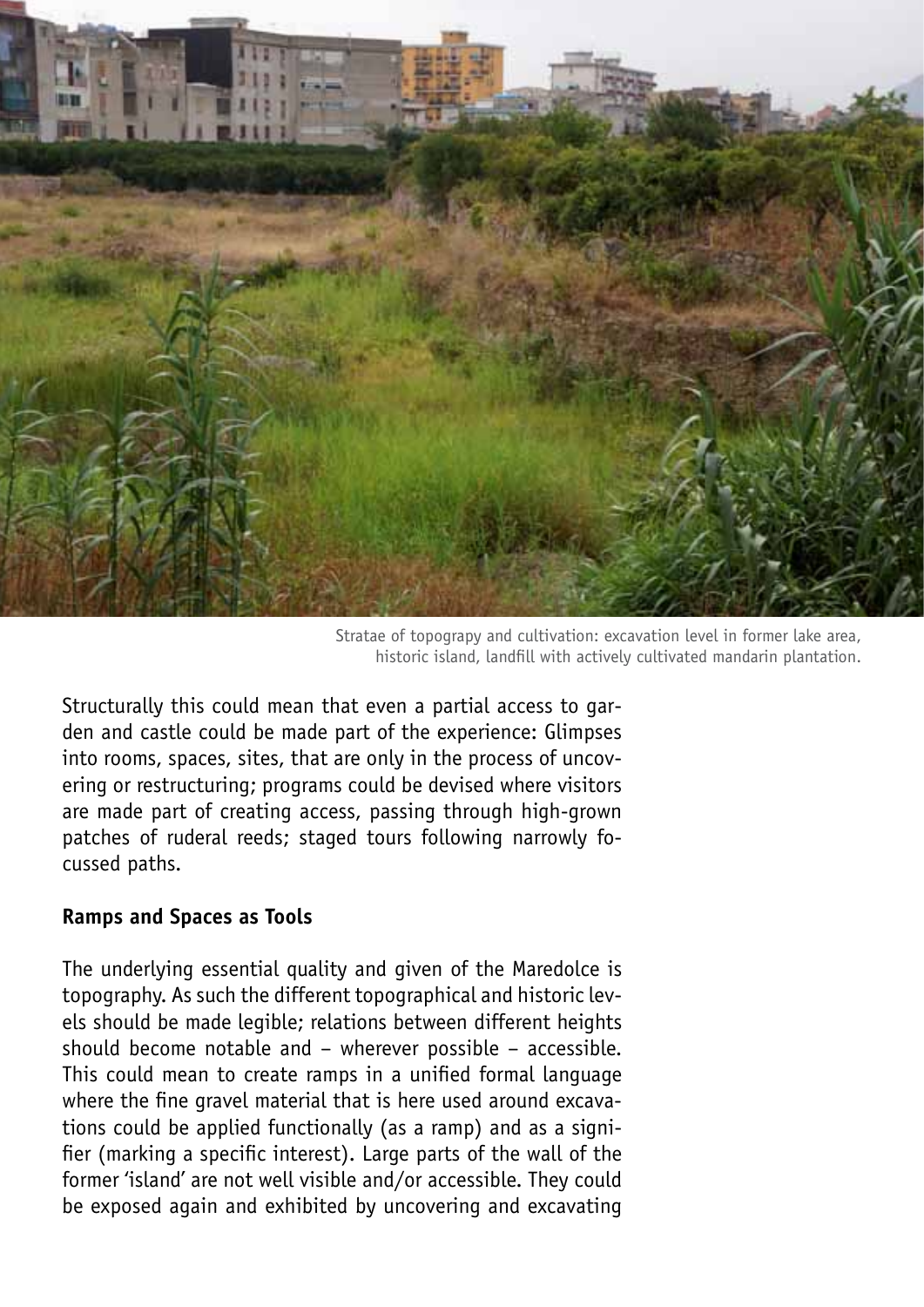

Synchronicity of different irrigation techniques.

along the base of the wall, using, again, the gravel material as a paving ground. Larger parts of the areas where some years ago experimental excavations were made for research into the existence of a former lake have been left rough. By levelling at least some of the excavated area, a flat surface could be created, where – instead of a difficult to establish lake – a meadow could be used for periodic events such as open air theatre or concerts. The topographic steps of could be formalized and used to created amphitheatre-like steps.

Much of the garden lacks spatial qualities for visits or events. For example, the mandarin plantations are very dense and low, one can hardly enter between the trees. The canopy is too low to step under them. Accordingly, there is little shadow in the garden. Opening a circular corridor in the dense mandarin plantation at the foot of the island's wall, for example, one could be immersed in the mandarin plantations. One would be able to look into the space below the mandarin trees' canopy. A large part of the circular walk would be pleasantly in the shade.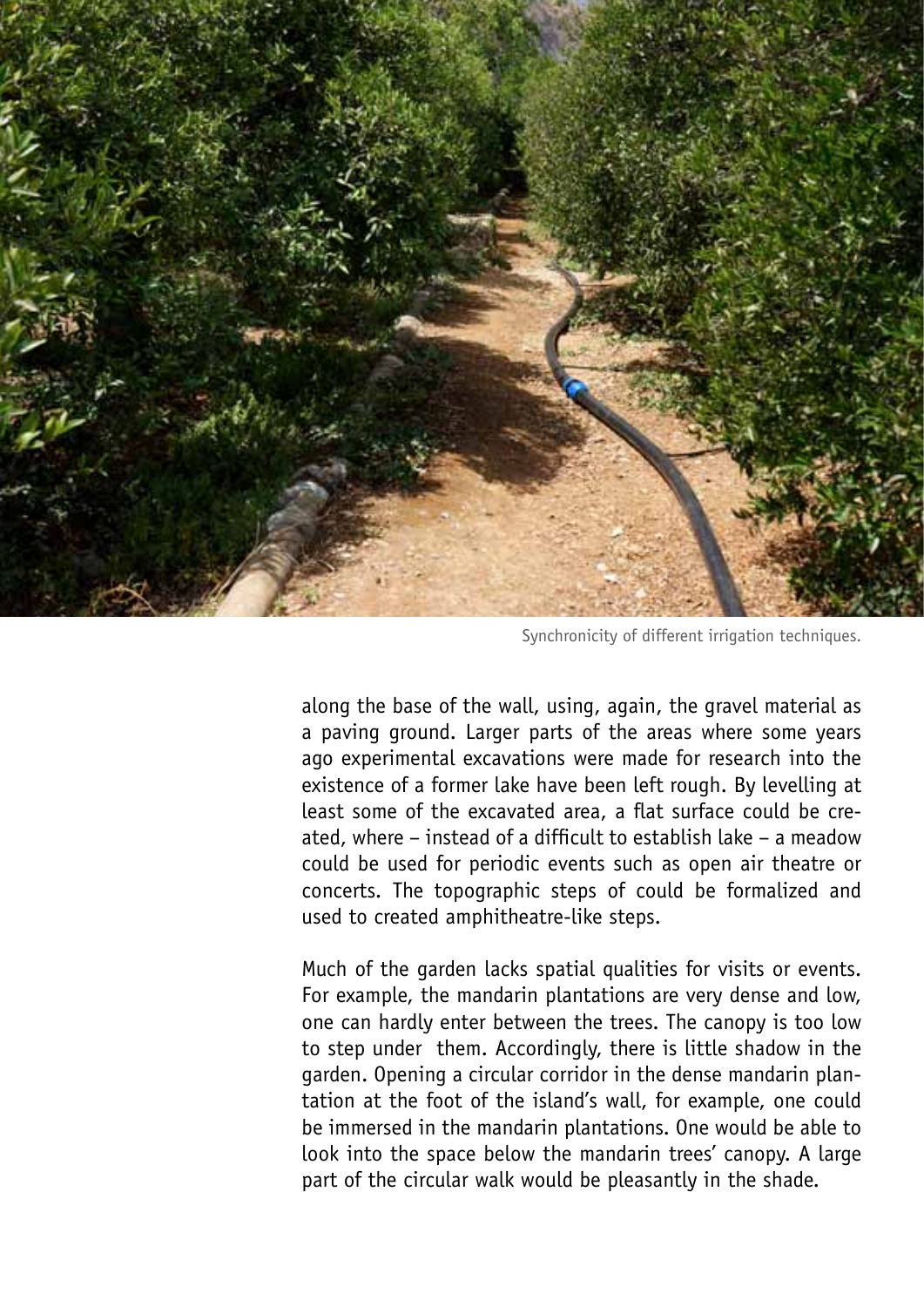

As for further development of the plantations: we suggest that a new Maredolce could reflect a forward looking, innovative, and experimental role in the agriculture-culture of the Conca d'Oro. New fruit trees could be introduced where currently there are barren patches of la he more contemporary concrete structures and suspended polyethylene tubes should be featured clearly. The topos of water and irrigation could also be made to reach across the garden's walls, out to the quarter. In the workshop we discussed to fit the small garden in front of the castle's entrance with an *abbevatoio*, a typical feature of the agricultural landscape of Sicilia.

Thinking this theme of productive, beautiful, and sensible spaces further: Wouldn't a column-hall made of date palms, a *dattileto*, be a signifying entrance gesture in front of the castle? Maredolce could present itself to the surroundings through a shadowed public garden with an inviting water feature – a friendly bridge between the historic monument of the castle and the contemporary livelihood of the quarter?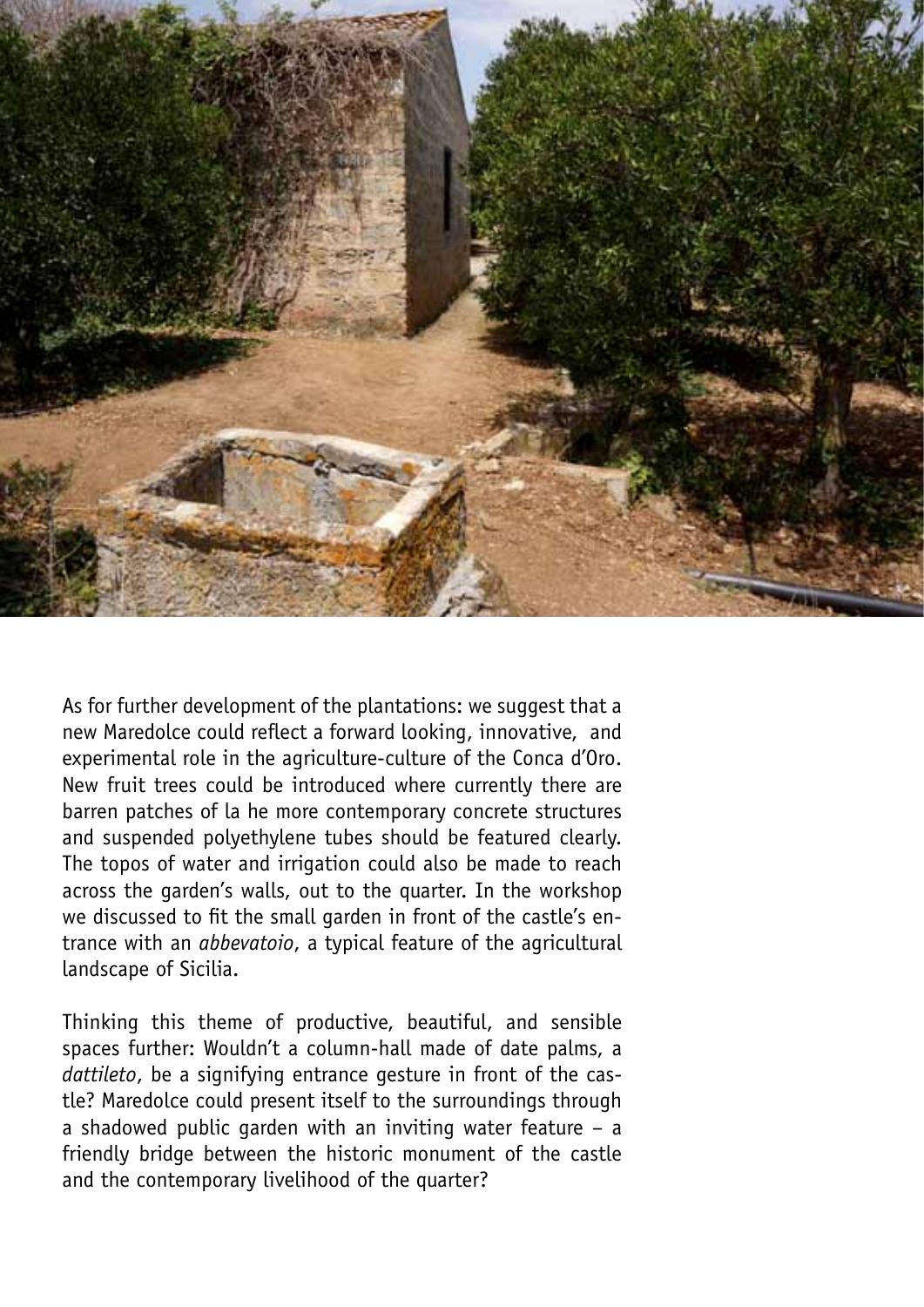# **A new Sense of Garden**

And last, but not least. Before we enter the garden ....

We have learned, that Maredolce is a unique place. A castle with a singular garden, that in many ways has no peers in all of the Mediterranean or the world. Accordingly, we imagine that it should also be a unique experience to enter this garden. We imagine that a specific way of visiting could be cultivated. Couldn't one envision an umbrella that visitors receive with the purchase of a ticket? The umbrella would accompany the visitor in the garden, on the way back home, and possibly further-on on other ways. Maredolce could thus also find a new presence in the wider city of Palermo.

At the end of the workshop, when we presented our little exploration of the possibilities of the Maredolce, we handed the visitors twigs of mint before they entered the garden. A fragrant gesture that changed the visit to the garden even if just a little bit ...

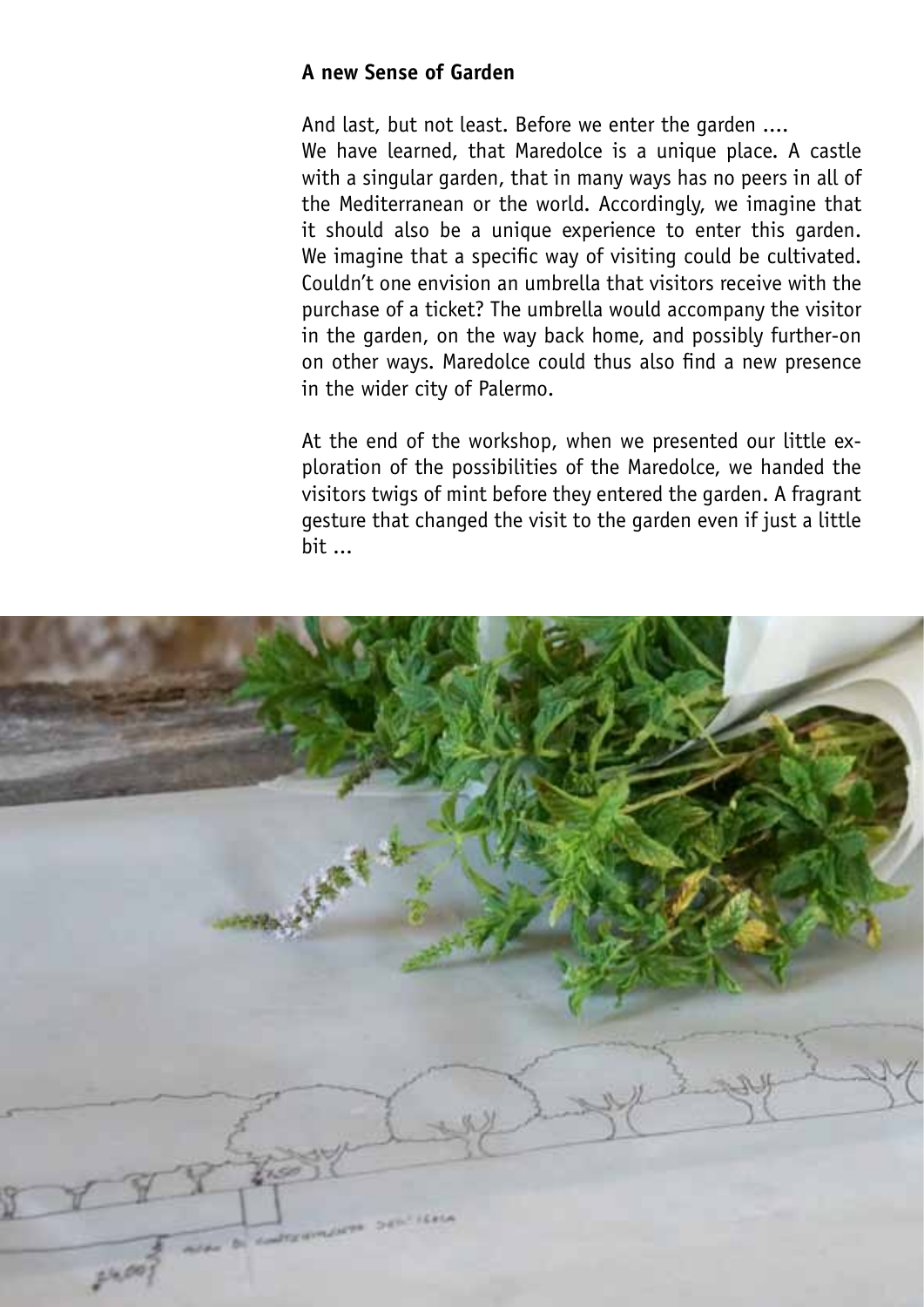

200 Scale Sections In the foreground: *dattileto* with *abbevatoio*.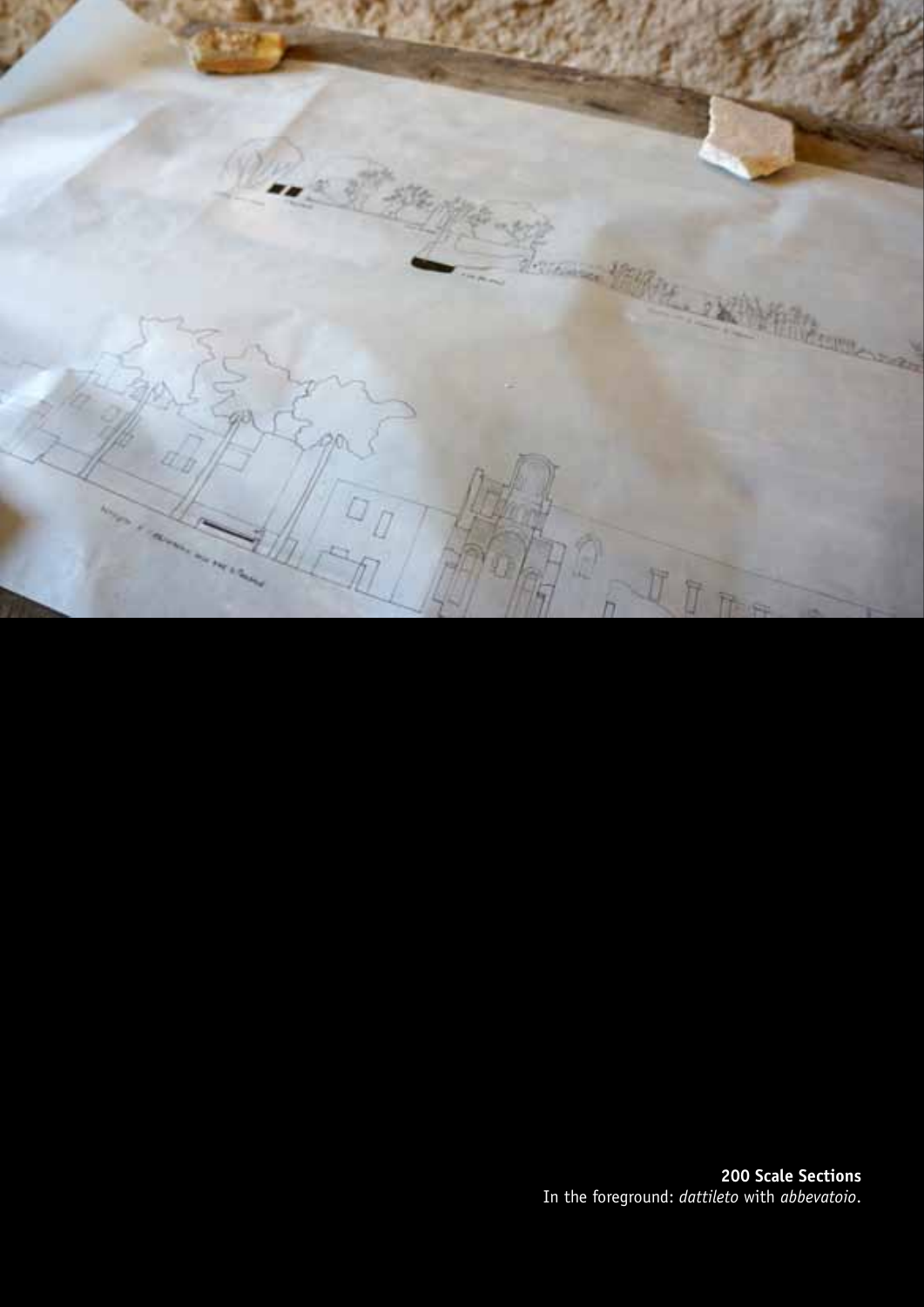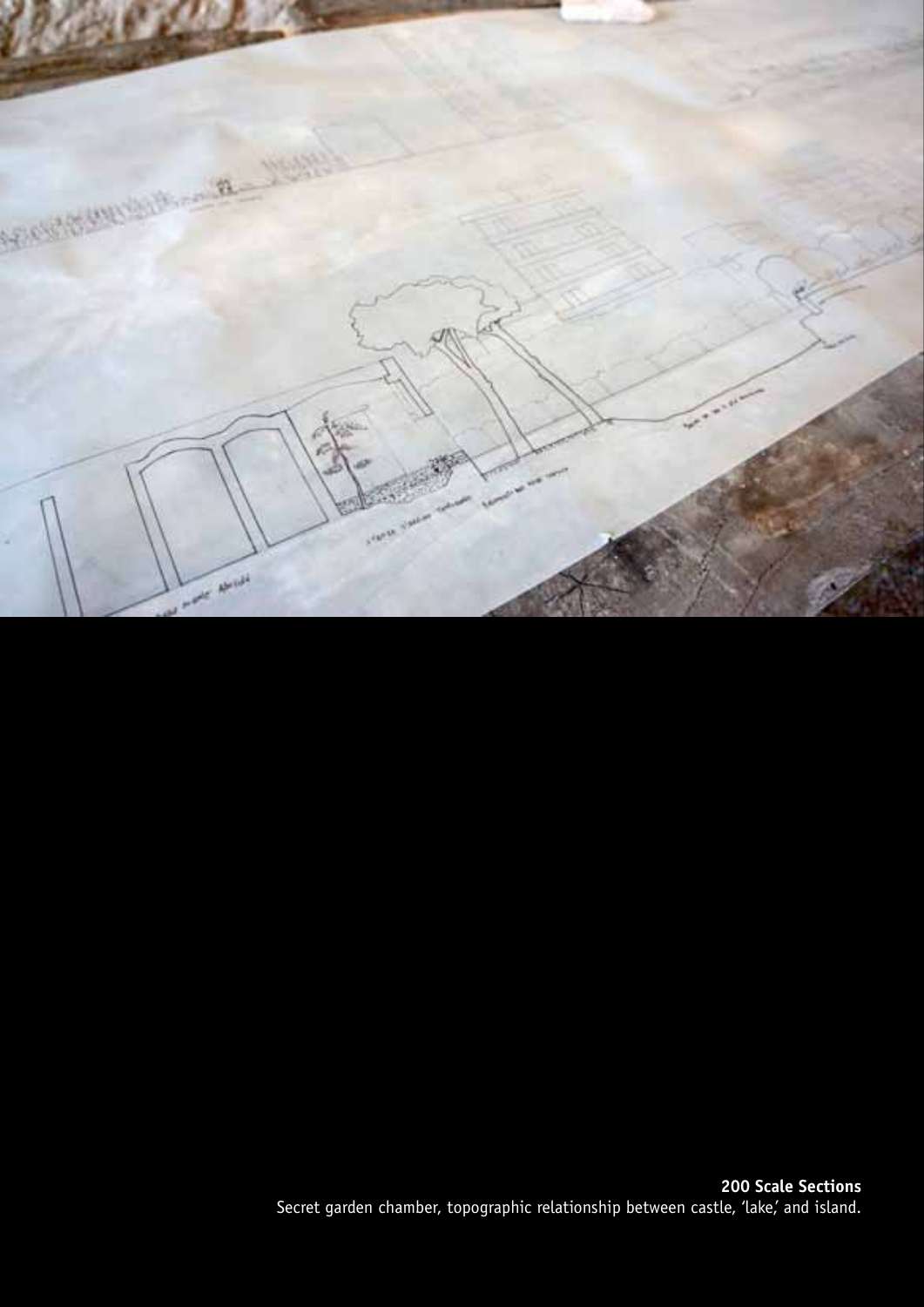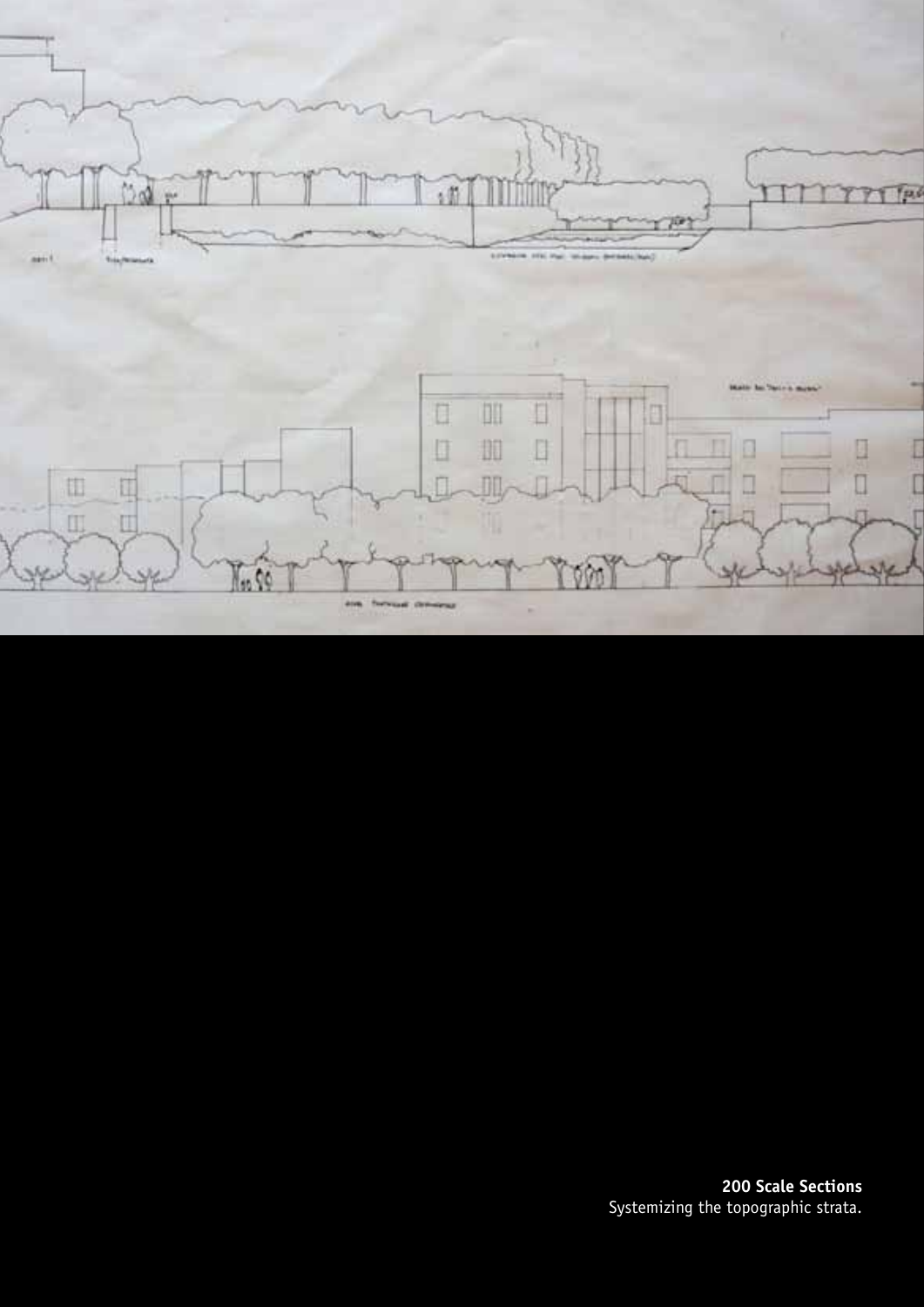

**Orientation and Translation** Sketches of proposed measures for the reactivation of Maredolce.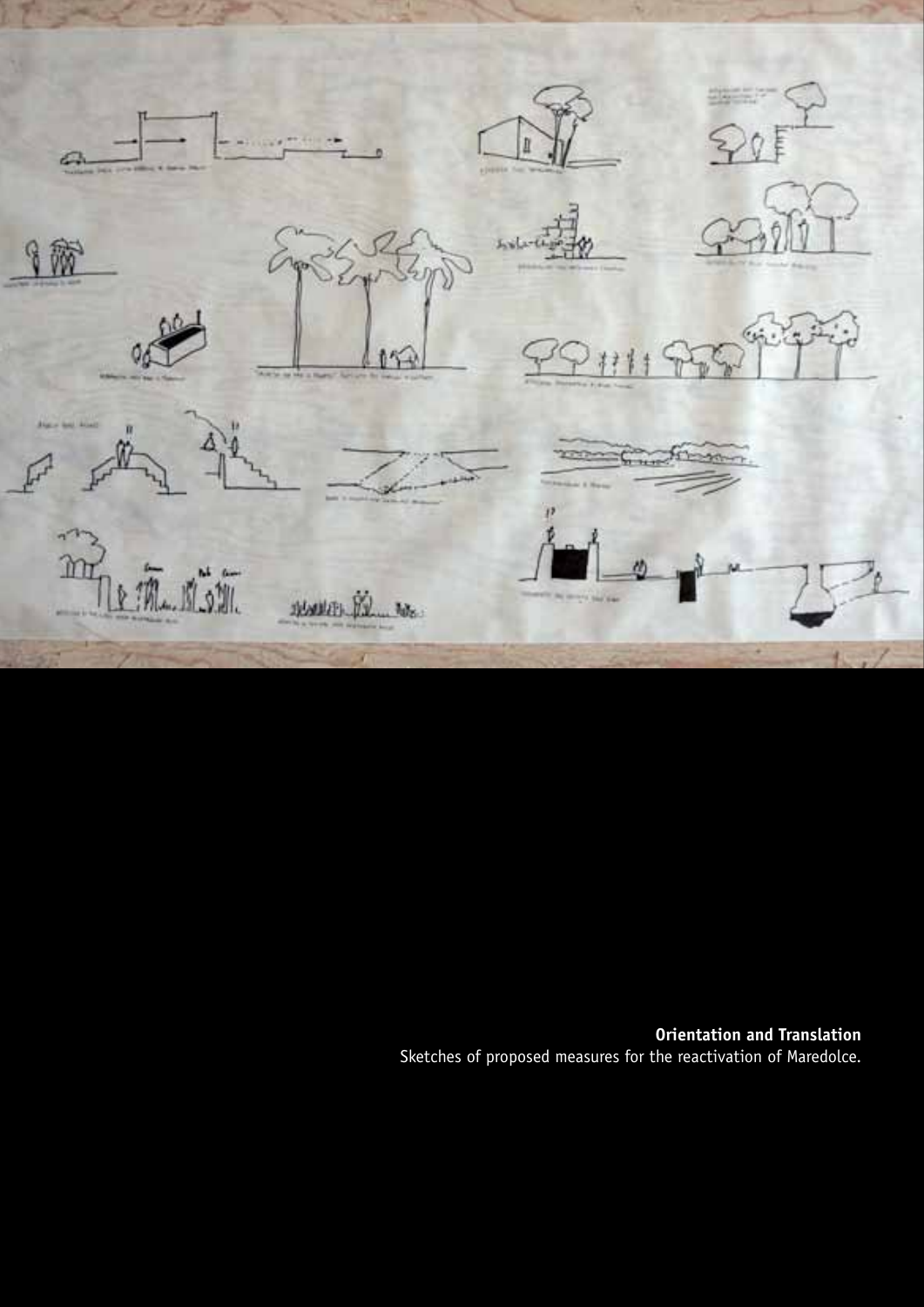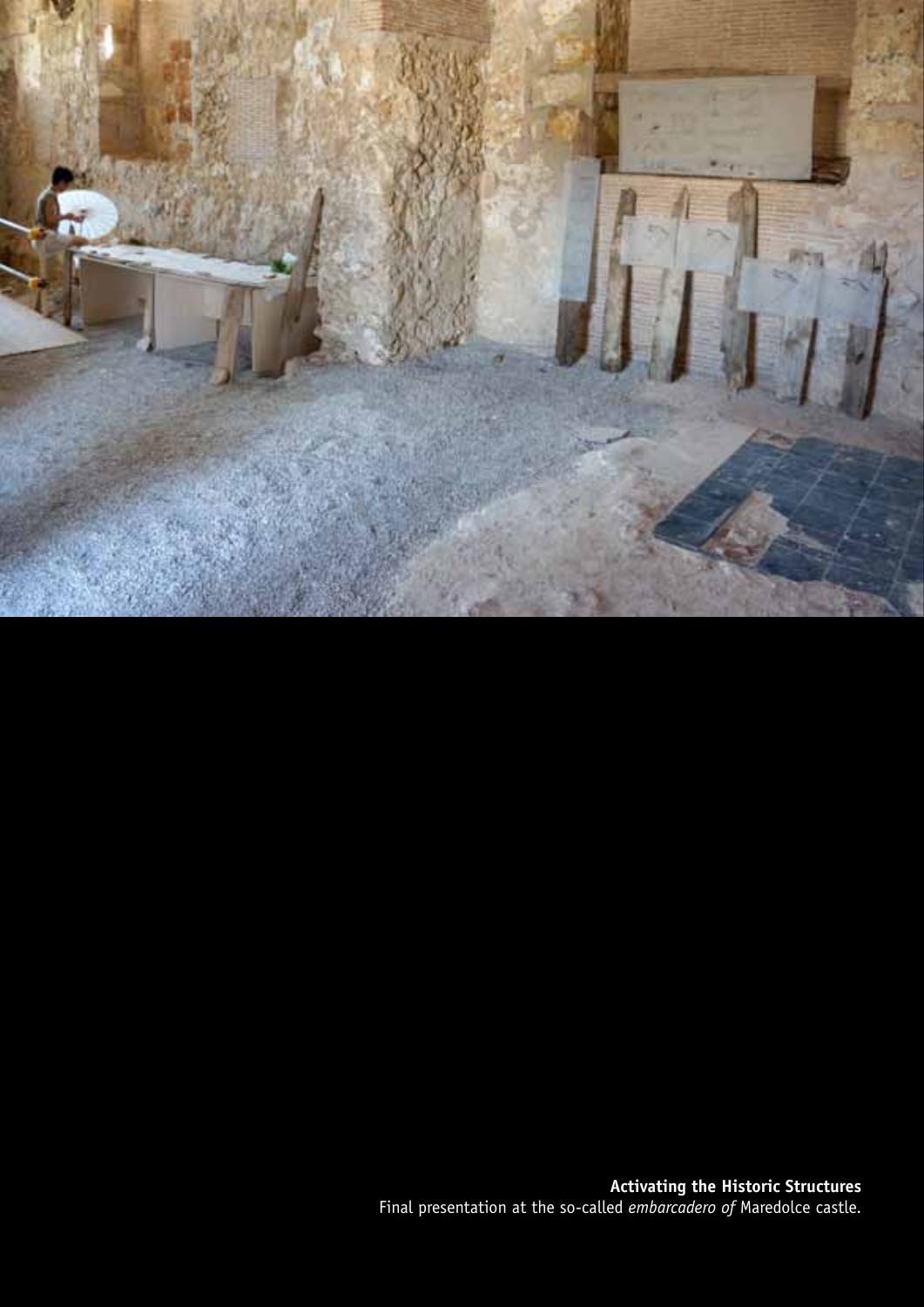